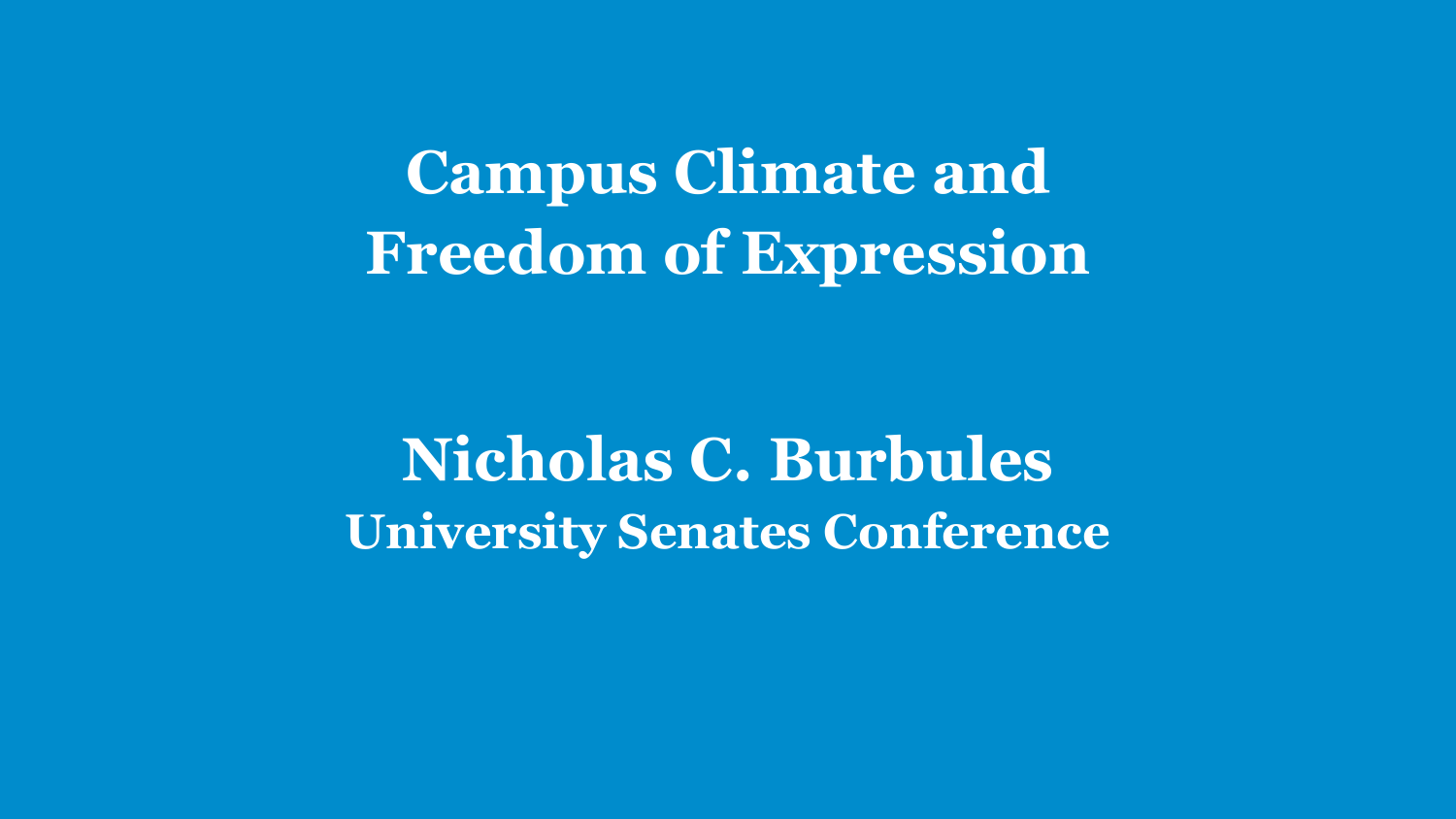#### **The Social Context**

"Group polarization is a human regularity, but social context can decrease, increase, or even eliminate it. For present purposes, the most important point is that **group polarization will significantly increase if people think of themselves, antecedently or otherwise, as part of a group having a shared identity and a degree of solidarity**. If, for example, a group of people in an Internet discussion group think of themselves as opponents of high taxes, or advocates of animal rights, their discussions are likely to move toward extreme positions. As this happens to many different groups, polarization is both more likely and more extreme."

-- Cass Sunstein, *The Daily We*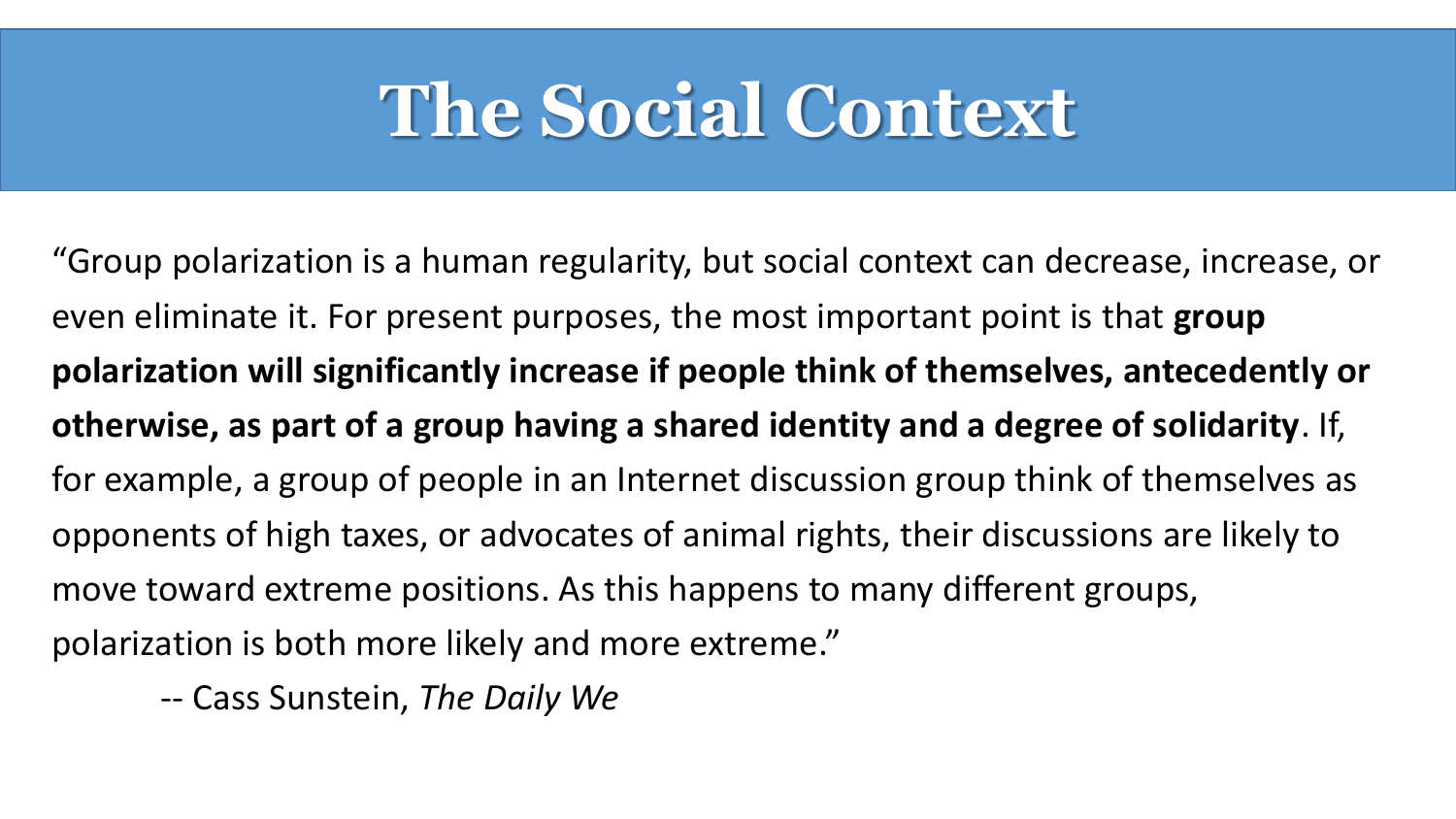# **The Role of Social Media and "Filter Bubbles"**

"If you take all of these filters together, you take all these algorithms, you get what I call a filter bubble. **And your filter bubble is your own personal, unique universe of information that you live in online.** And what's in your filter bubble depends on who you are, and it depends on what you do. But the thing is that you don't decide what gets in. And more importantly, you don't actually see what gets edited out. . . . If algorithms are going to curate the world for us, if they're going to decide what we get to see and what we don't get to see, then we need to make sure that they're not just keyed to relevance. **We need to make sure that they also show us things that are uncomfortable or challenging or important"** 

Eli Pariser, *Beware online "filter bubbles"*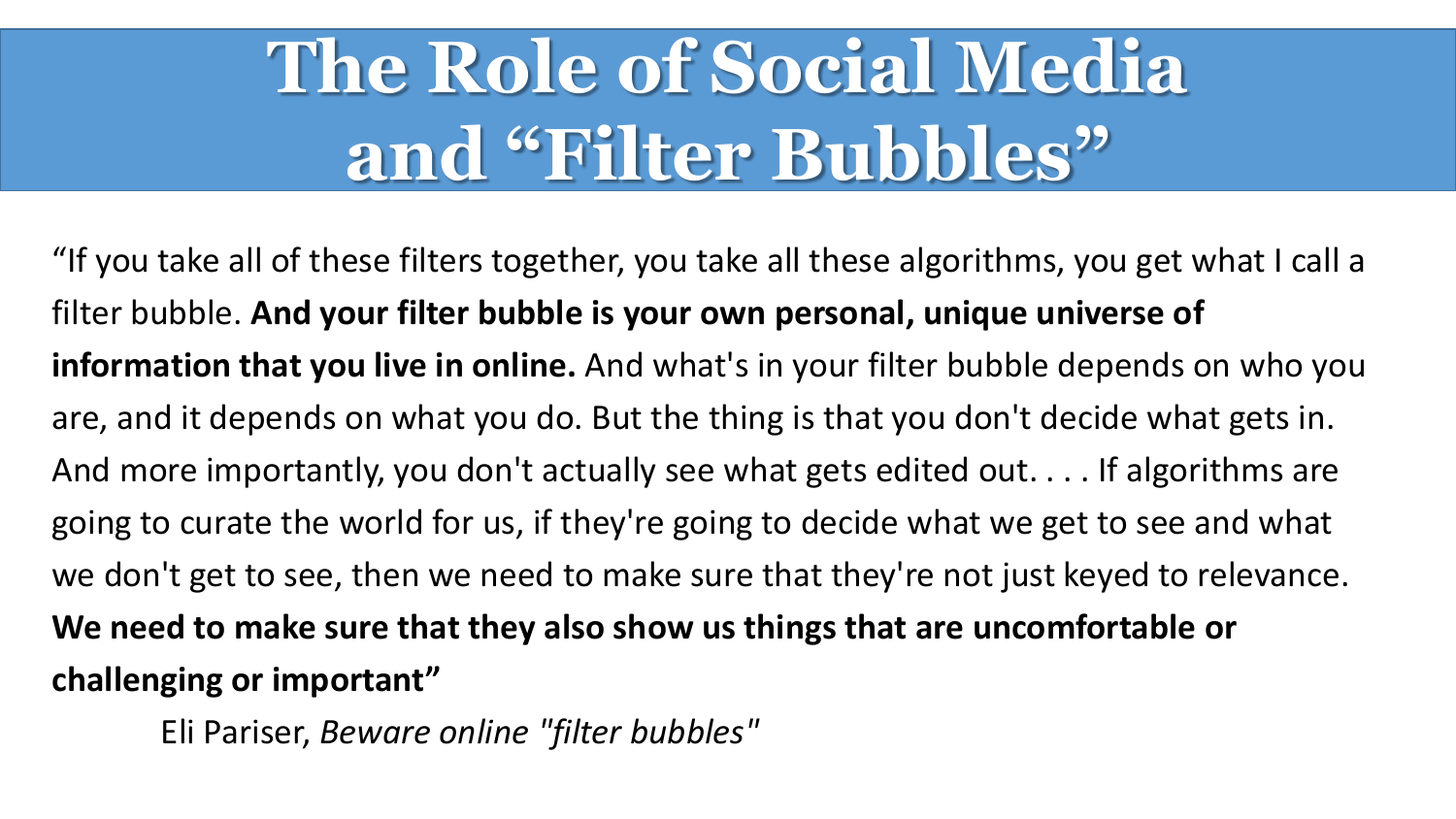## **Motivated Reasoning**

"Motivated reasoning theory identifies that directional goals enhance the accessibility of knowledge structures (memories, information, knowledge) that are consistent with desired conclusions. . . . Milton Lodge and Charles Taber (2000) introduce an empirically supported model in which affect is intricately tied to cognition, and **information processing is biased toward support for positions that the individual already holds."**

Wikipedia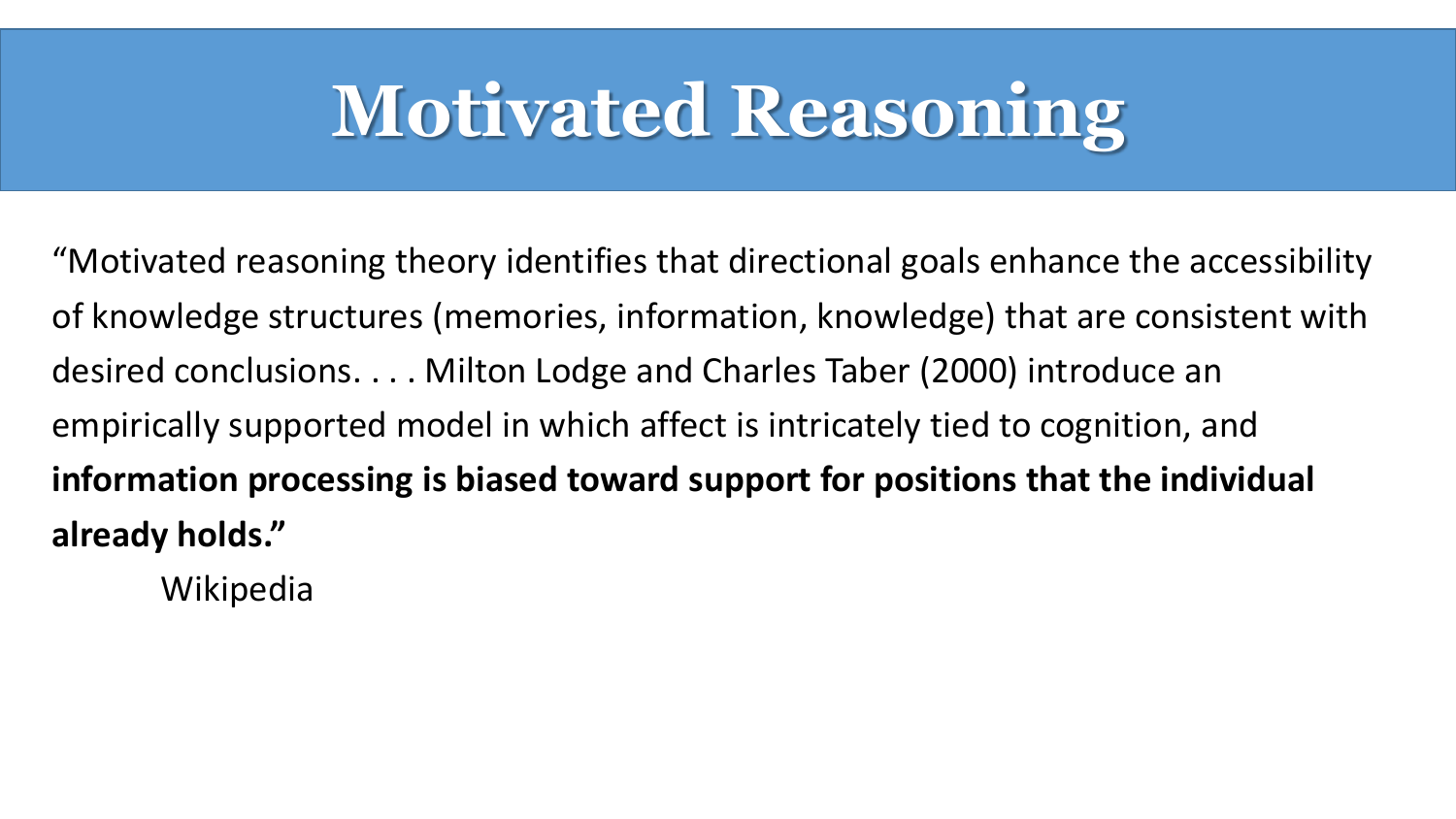## **The University**

"An unyielding allegiance to freedom of speech -- even controversial, contentious and unpopular speech  $-$  is indispensable to accomplishing the multiple goals of the  $\dots$ University. These goals include: developing the analytic and communication skills of students; generating cutting-edge research and creative discovery; preparing graduates to become active, informed citizens and leaders of today's sometimes unpleasantly combative public and private spheres; and formulating and implementing policy solutions for complex social and environmental problems . . . **The University is thus committed to facilitating and protecting a wide-ranging and open exchange of competing ideas, hypotheses, perspectives and values"** (President Killeen)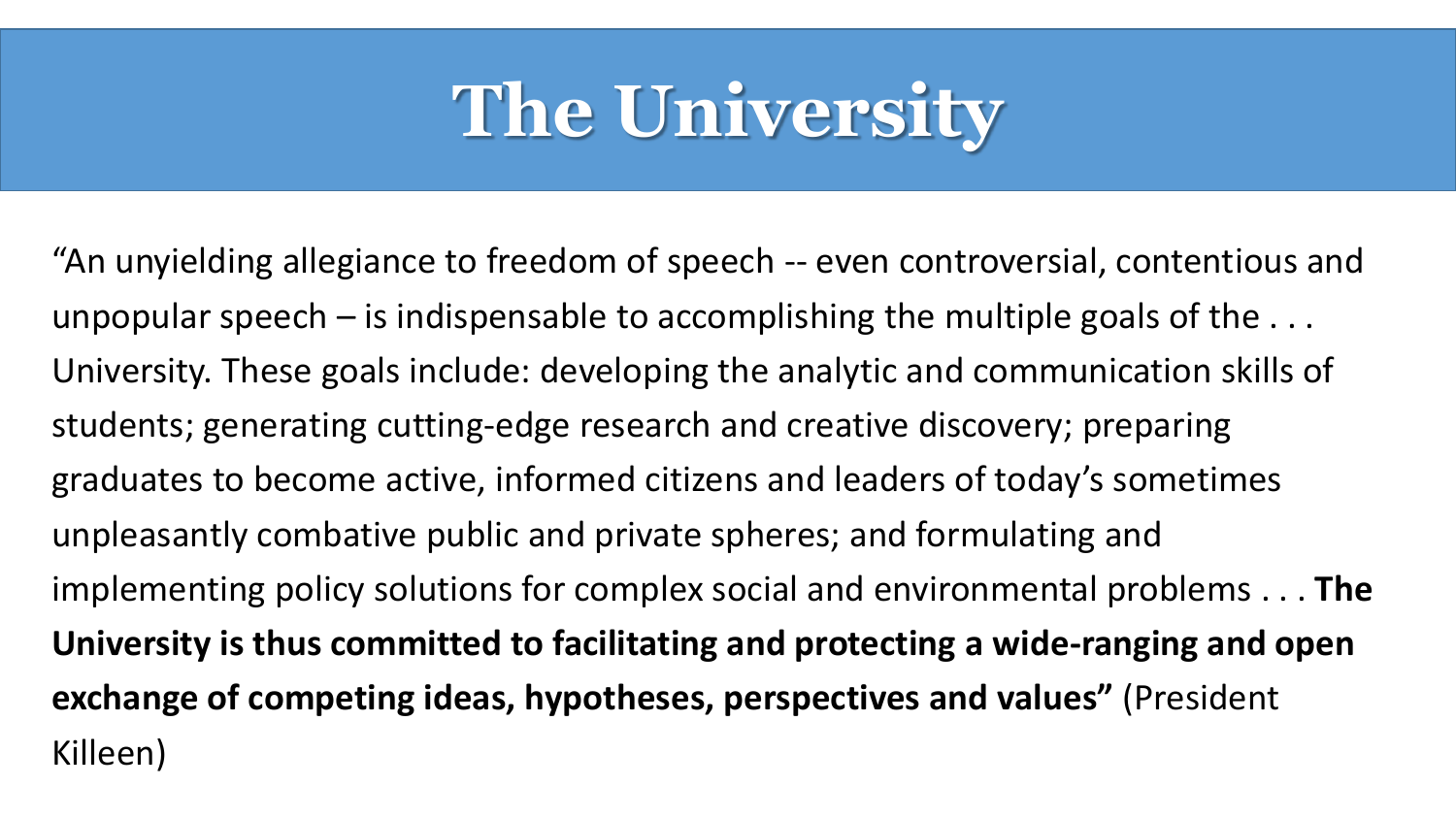# **The University as a "liberal" institution**

- Committed to pluralism (however imperfectly)
- Rights-based policies
	- Academic freedom
	- Free speech
	- Rights of free assembly and protest
- What are the limits of these rights? What happens when competing rights conflict?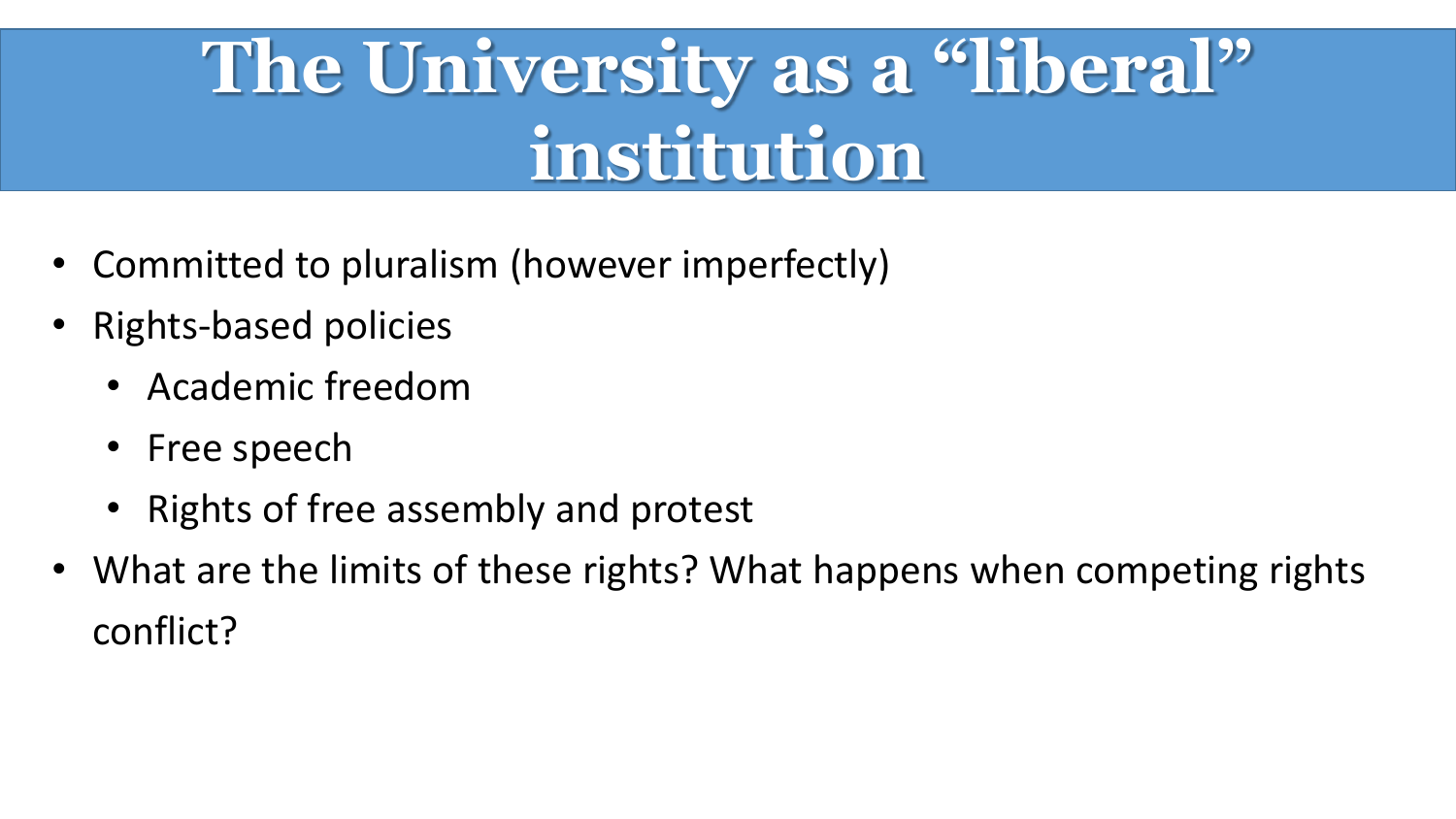

- What counts as "hate speech"?
- Hate speech versus incitement
- Criticizing, challenging hate speech versus disrupting, banning it
- Hate speech is still constitutionally protected speech
- "The greatest threat to free speech on campus is hypocrisy, when defenders of free expression with good intentions fail to apply their own principles to people they despise" John K. Wilson, AAUP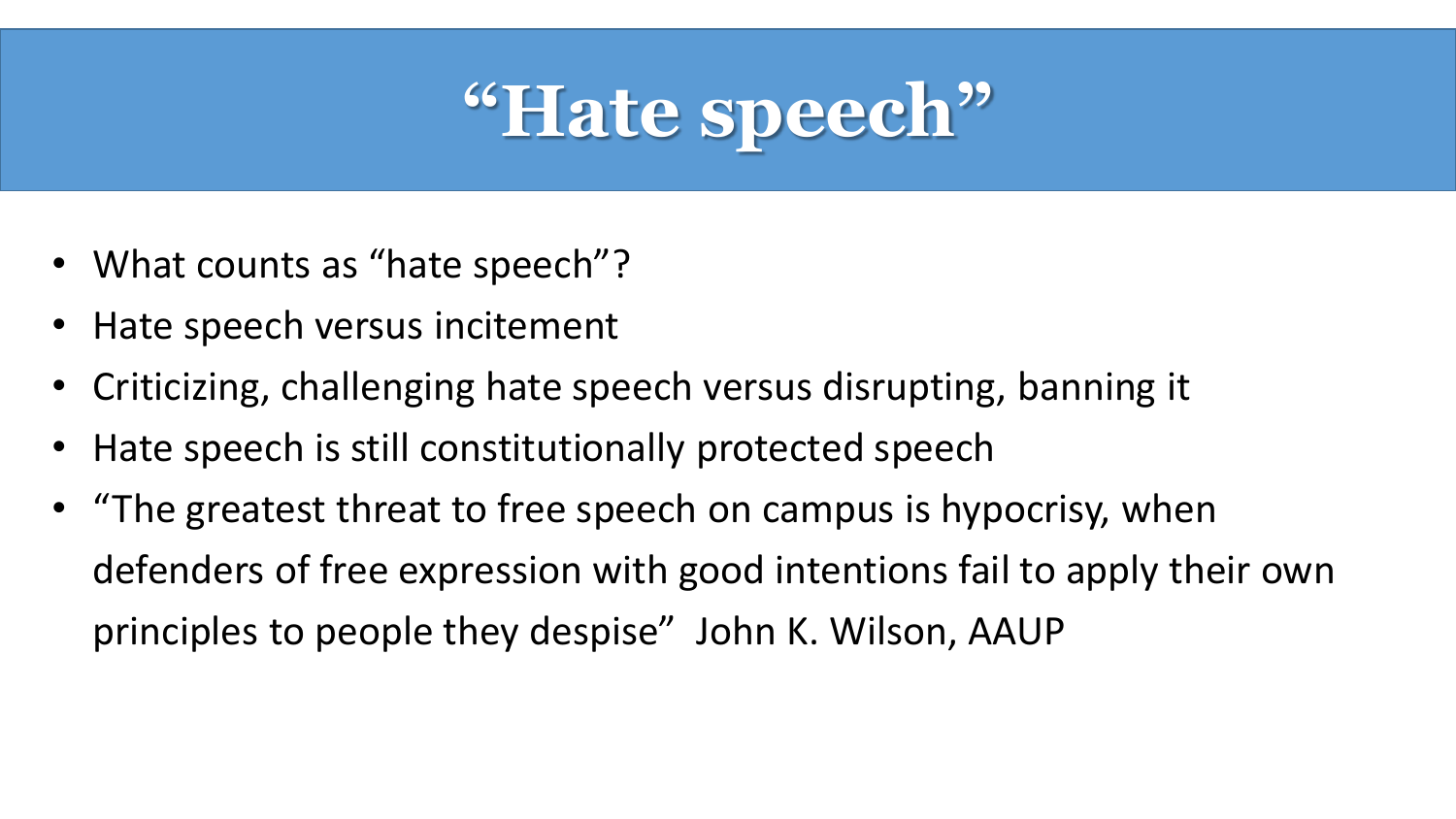#### **Free Speech vs Safe Spaces**

"Our commitment to academic freedom means that we do not support socalled trigger warnings, we do not cancel invited speakers because their topics might prove controversial, and we do not condone the creation of intellectual 'safe spaces' where individuals can retreat from ideas and perspectives at odds with their own."

John Ellison, dean of students, University of Chicago